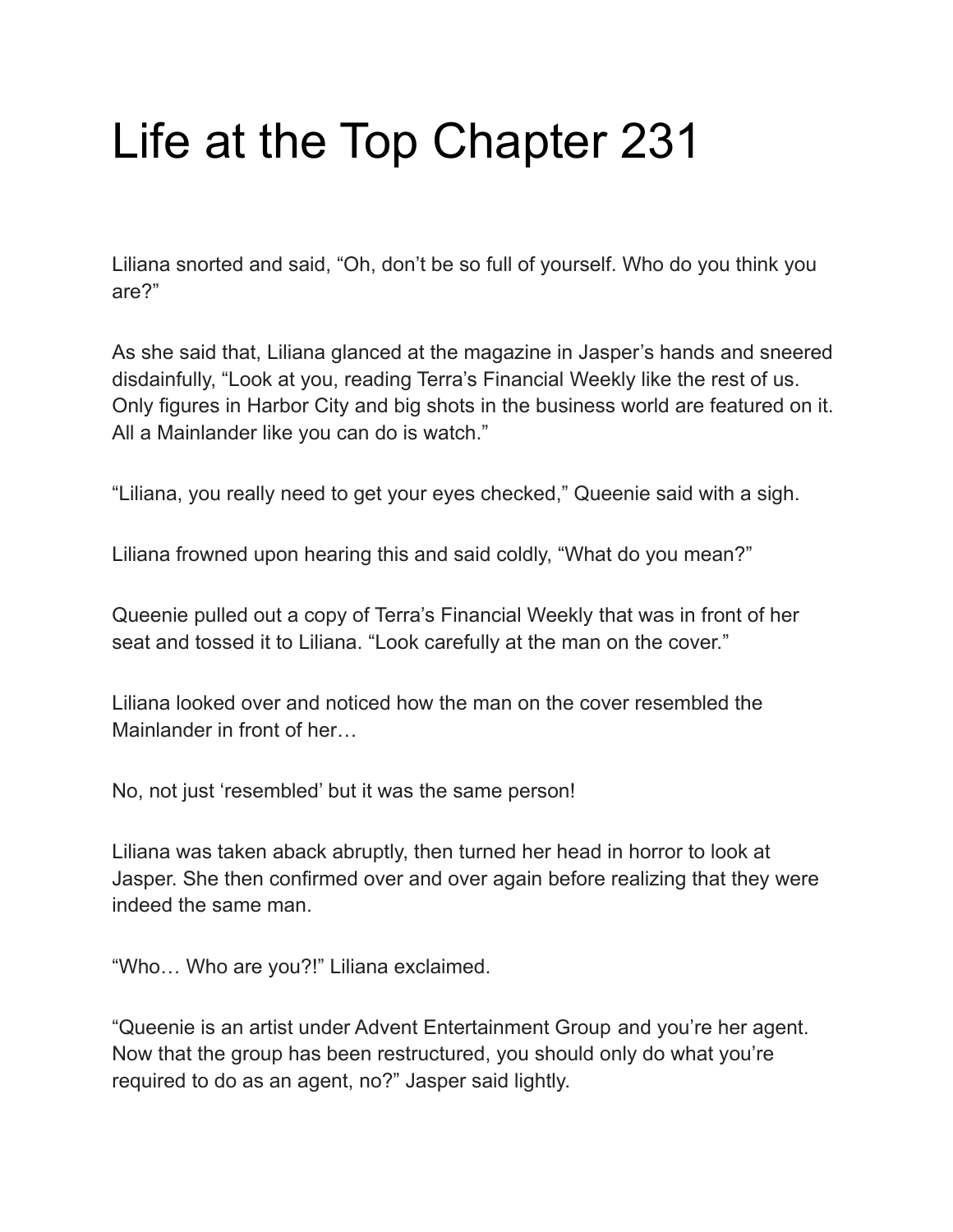"You're now fired."

In an instant, Liliana felt as though she had been struck by thunder and lightning. She looked at Jasper with a pale face, opened her mouth, and stammered, "You're… You're… Mr. Laine?!"

Queenie stood up, glanced at Liliana with an exceedingly indifferent expression, and said mildly, "Thanks for taking care of me all these years, Liliana. I wish you a safe journey in the future."

As they spoke, Queenie came to Jasper's side and greeted respectfully, "Nice to meet you, Mr. Laine."

"Nice to meet you."

Jasper nodded. He adopted a neutral feeling toward Queenie. In his opinion, Queenie was just a cash cow!

Queenie asked carefully, "Can I sit next to you, Mr. Laine?"

"Sure," Jasper said lightly.

Most female celebrities in the entertainment circle were conscious about serving their bosses. Most of the time, unwritten rules were done out of mutual consent, and Queenie was no exception either.

Especially when Jasper was also the boss of her company. He carried more weight than anyone else.

At this moment, Jasper's status could get eight out of ten female celebrities in Harbor City to readily line up to serve him if he wanted to.

Of course, Queenie had ideas too.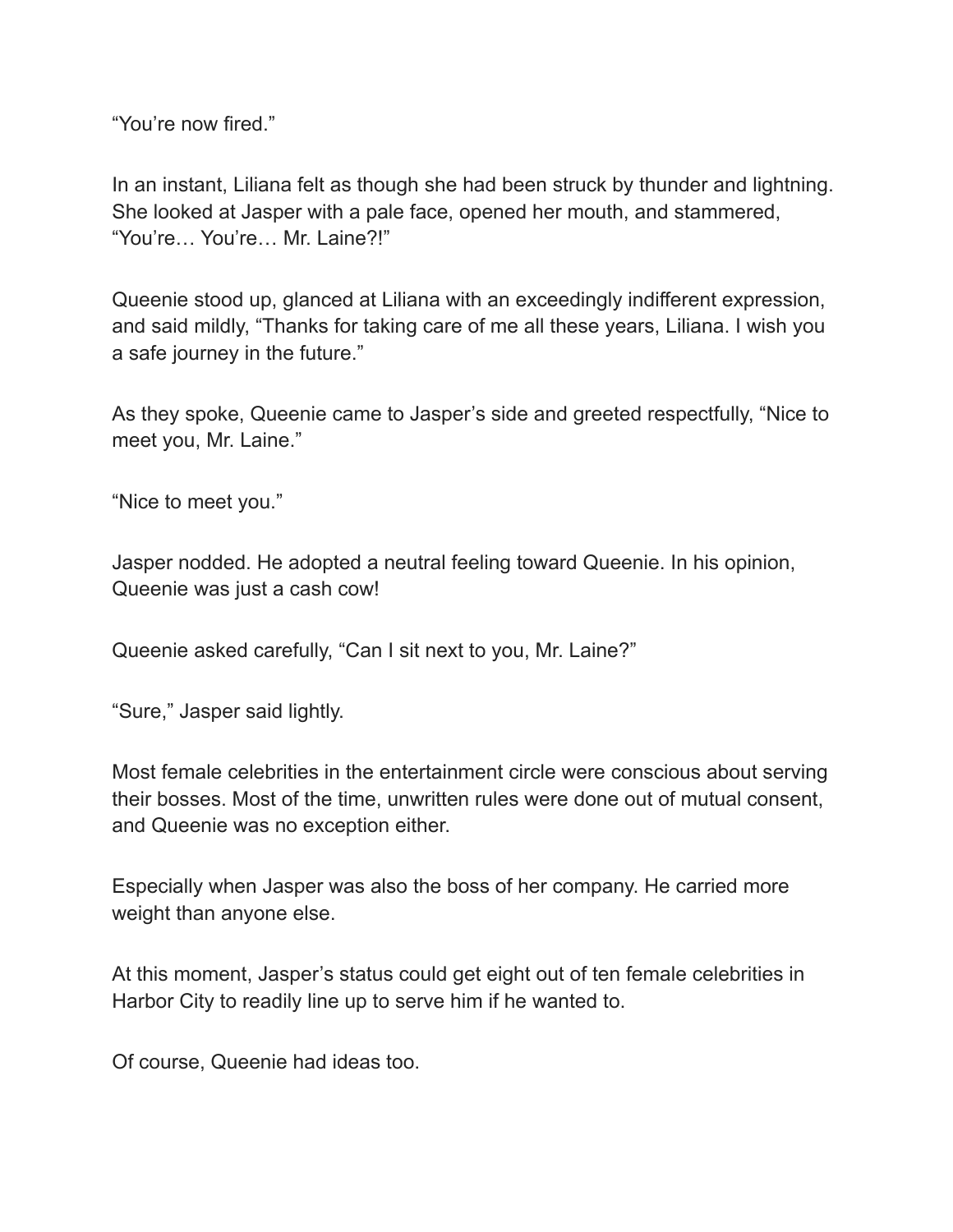Jasper was young, handsome, influential, and wealthy.

If she could become acquainted with a boss like that, then why would she even bother working so hard? She could just be his very own canary without worrying about anything else.

Unfortunately for Queenie though, no matter how well she tried to perform after that, Jasper simply treated her in a lukewarm manner.

His indifference that kept her at arm's length made Queenie realize just how naive she was.

How could a man like Jasper possibly fall in love with a woman like her?

"Mister… Mr. Laine, that was very wrong of me. I shouldn't have said those things. I deserve to be punished. Please forgive me!"

Liliana stepped forward and pleaded, crying.

She knew better than anyone that an agent like her could offend anyone, even the celebrities themselves and the sponsors, but not the boss.

The moment she offended her boss, everything would be over.

"Be quiet."

Jasper said softly, "I'm a gentleman. I don't want to have anything to do with a woman who yells for no reason."

"Pfft…"

Seated next to him, Queenie could not help but snigger after hearing what Jasper said. Jasper was not only young and capable, but he was pretty humorous too!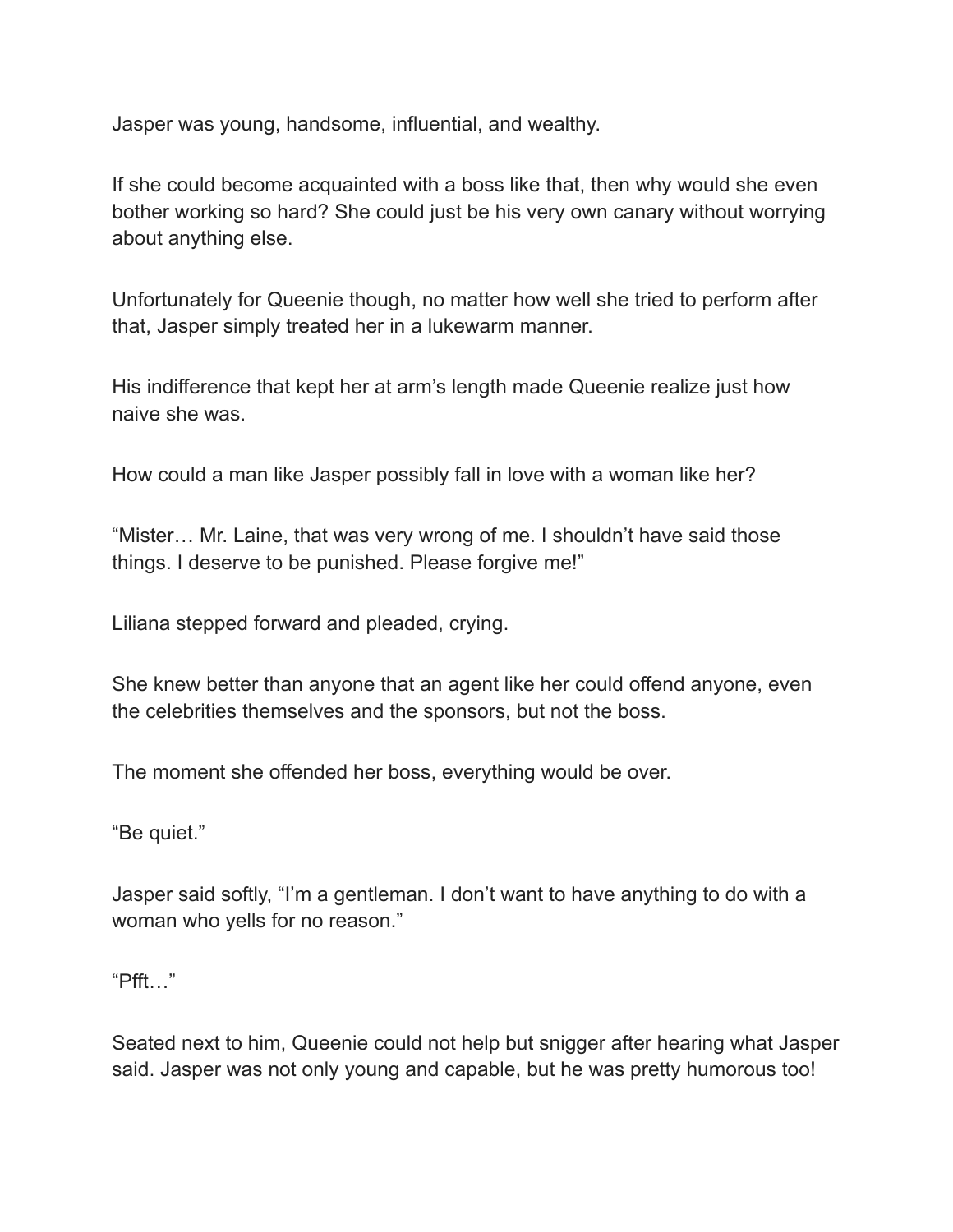Liliana was in total despair. She turned her gaze to Queenie for help.

Queenie pretended not to see it.

She did not have the power to do so, but even if she did, she would not help Liliana either.

Liliana sat slouched in her seat. At the moment, the plane was above 10,000 meters in the sky, and she was tempted to jump off of it to end her life…

"Hi, do you need a blanket?"

The stunning flight attendant did not know what had just happened in the first-class cabin and came forward to deliver them blankets politely.

"I'll have one."

Queenie quickly took the blanket, then carefully and thoughtfully placed the blanket on Jasper's thighs, saying, "Mr. Laine, feel free to let me know if you need anything."

At this time, the flight attendant had recognized the popular celebrity, Queenie Shaw. Before she could express her surprise, she saw how obsequious Queenie was toward Jasper.

The flight attendant's gaze changed. Who was this young man?

After more than two hours, the plane landed smoothly at Province International Airport.

As soon as the plane landed, Jasper got off the plane straight away.

Queenie knew that Jasper had things to attend to, hence she very tactfully chose not to follow him.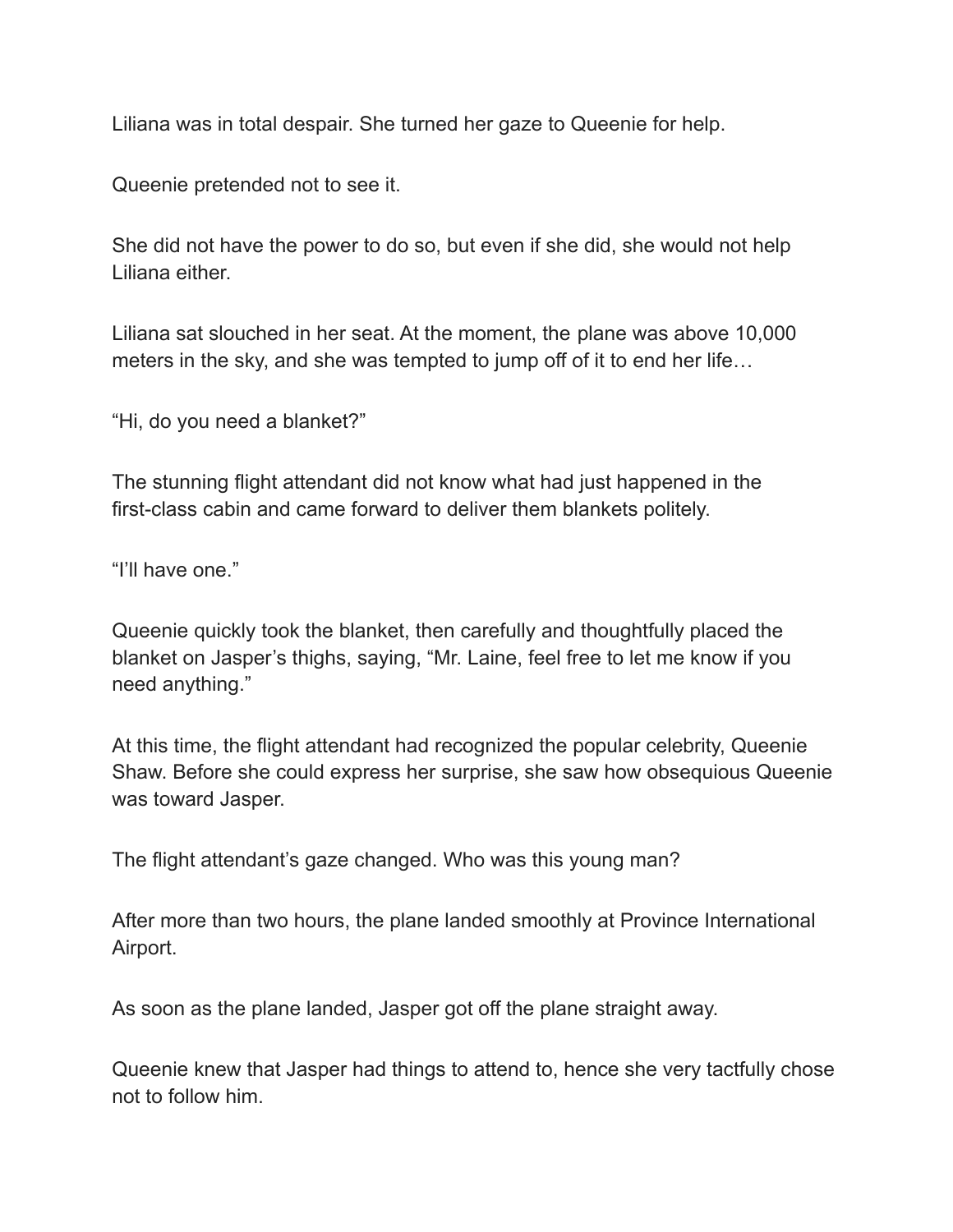She turned back to glance at the pale-looking Liliana and shook her head, then walked off straight away.

When Jasper left the airport, he saw Wendy standing not far away waiting for him.

After being apart from each other for so long, both Jasper and Wendy missed each other a lot.

They walked toward each other and eventually came face to face with one another.

Wendy smiled sweetly.

Jasper's eyes were full of smiles. When Wendy was about to speak, he suddenly reached out and hugged her.

"Oh!"

Wendy exclaimed and softly hammered Jasper with her fists in embarrassment.

"What are you doing? Lots of people are staring."

Jasper embraced Wendy, feeling her soft and warm body in his arms. He thought to himself, 'Money? Company? Business Landscape? Nah. They're all nothing in comparison.'

He went full-on ostentatious mode!

The onlookers exclaimed at this sight, "How nice it is to be young!"

"Let them watch then. Why won't you let others stare when you look so beautiful?"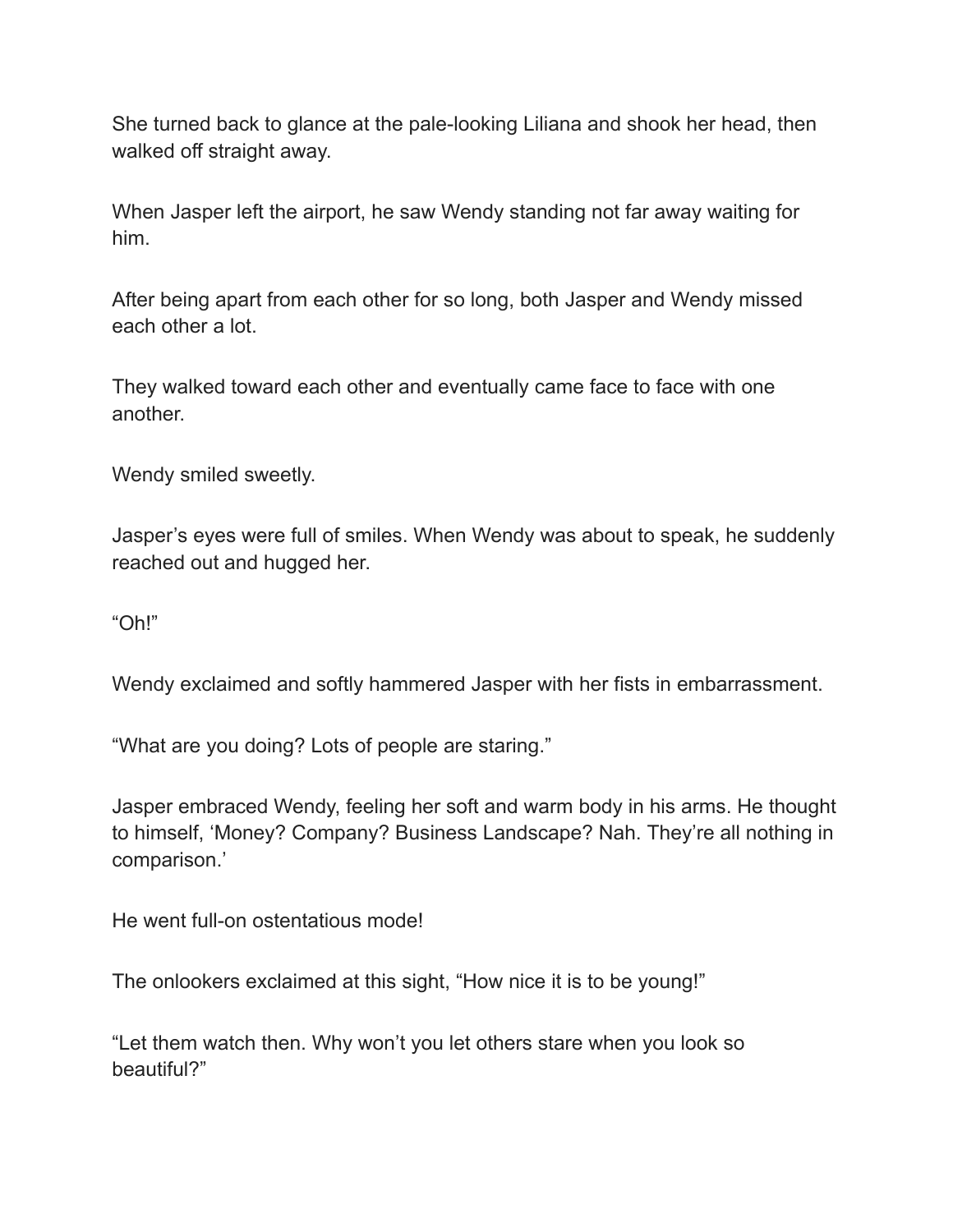Jasper buried his face in the crook of Wendy's neck, took in the fragrance of her hair and body, and teased.

Wendy blushed and stopped resisting, resting her chin on Jasper's shoulder peacefully. She said, "You must be really tired after your trip to Harbor City, right?"

"A little!"

Jasper let go of Wendy, took her hand, and left the airport.

Wendy drove while Jasper sat lazily in the front passenger seat.

Jasper looked at the province's scenery and said slowly, "I plan to take a two-day break."

Wendy agreed. "It's time you take a break. Your body won't be able to stand working around the clock like that."

Amid the shakiness of the car during the journey, Jasper chatted with Wendy about his experience in Harbor City and felt his eyelids growing heavier and heavier.

When Wendy did not get Jasper's reply after saying a few words, she turned to look curiously and noticed that Jasper had fallen asleep.

Wendy felt her heart aching and slowed down the car to drive at a much steadier pace.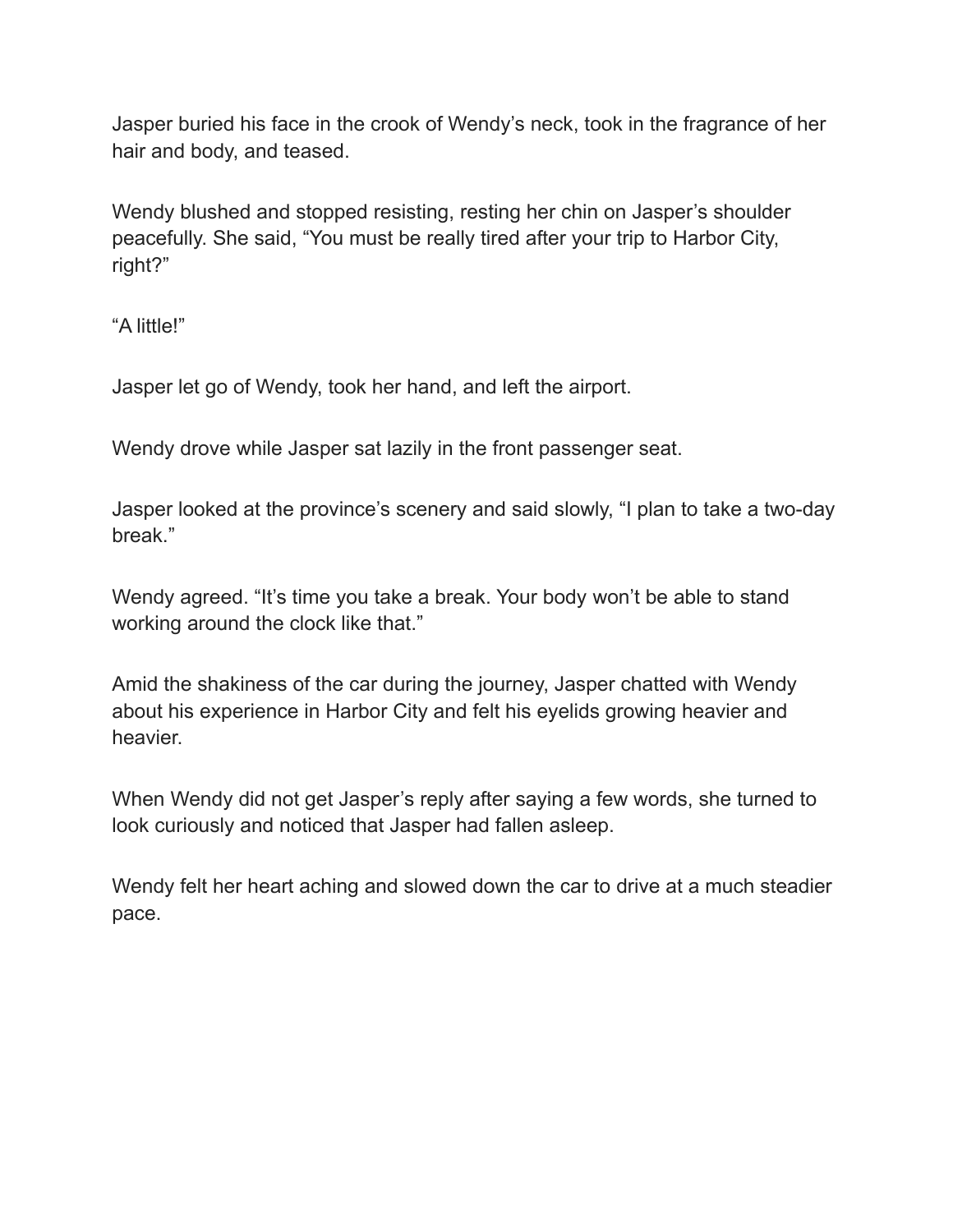### Life at the Top Chapter 232

Schulers'. Dawson was waiting for the two at the door.

When he saw Wendy's car, he walked over and saw Wendy tiptoeing out of the car while giving him a 'shh' gesture.

"He fell asleep. He's probably too exhausted during this period of time. When we talked on the phone, he would often stay up until two or three in the morning. Let him sleep for a while," Wendy said.

Dawson glanced at Jasper who was sleeping in the front passenger seat and nodded, saying with a smile, "Okay then. I'll ask someone to make dinner. Let him rest."

When Jasper woke up, he found himself sitting in the car with a shirt placed on top of him.

He got out of the car and happened to see Wendy walking toward him.

"Let's go, dinner is ready. My dad is waiting for you," Wendy said.

Jasper did some stretches. "When did I fall asleep? Why didn't you wake me up?"

"I just wanted you to rest longer."

Wendy said softly, "Your career may be important, but your health is your asset. Have you ever seen anyone work as hard as you?"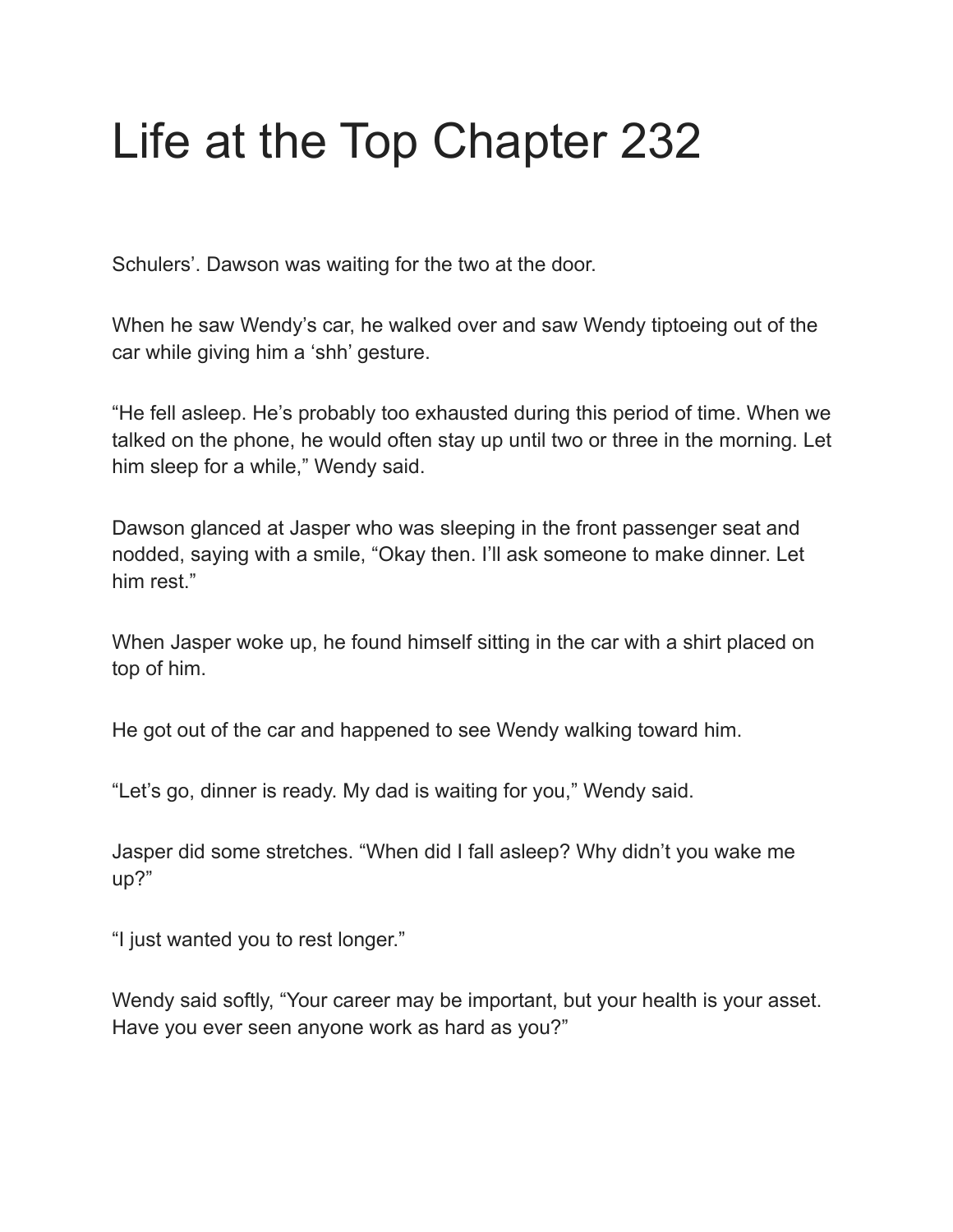When Jasper recalled himself chatting and drinking with Anna last night and that was why he had slept late, he suddenly felt a little guilty.

At the dining area. Jasper said to Dawson, "I'm sorry, I overslept."

"Don't be too hard on yourself. You're still young and healthy," Dawson said while pointing at the seat from across the table. "I asked the cook to make something nutritious for you. Let's eat first."

Jasper drank the spiced lentil & butternut squash soup before asking, "How's the real estate company doing now?"

"It's doing okay overall, but we bumped into a bit of a problem in one of our projects in Brac County. Our subordinates can't handle it. I simply don't have the time to go. Maybe you can go and take a look two days later once you've gotten the rest you need," Dawson said.

Jasper nodded and agreed.

"How's Harbor City? Wendy told me that everything went smoothly for you," Dawson asked.

Jasper said with a chuckle, "Everything went very well indeed. It even exceeded my expectations. I made five billion this time. I left part of it as an investment and I've brought back the rest of it. I don't have to worry about insufficient funds for now."

Dawson and Wendy were both startled.

They knew that Jasper had gone to Harbor City to make some money but did not know the details about it, let alone the fact that he had made five billion dollars.

"I heard that the dot-com bubble burst some time ago and caused quite a stir. The domestic stock market was greatly affected too. Was this the opportunity you took?" Dawson asked.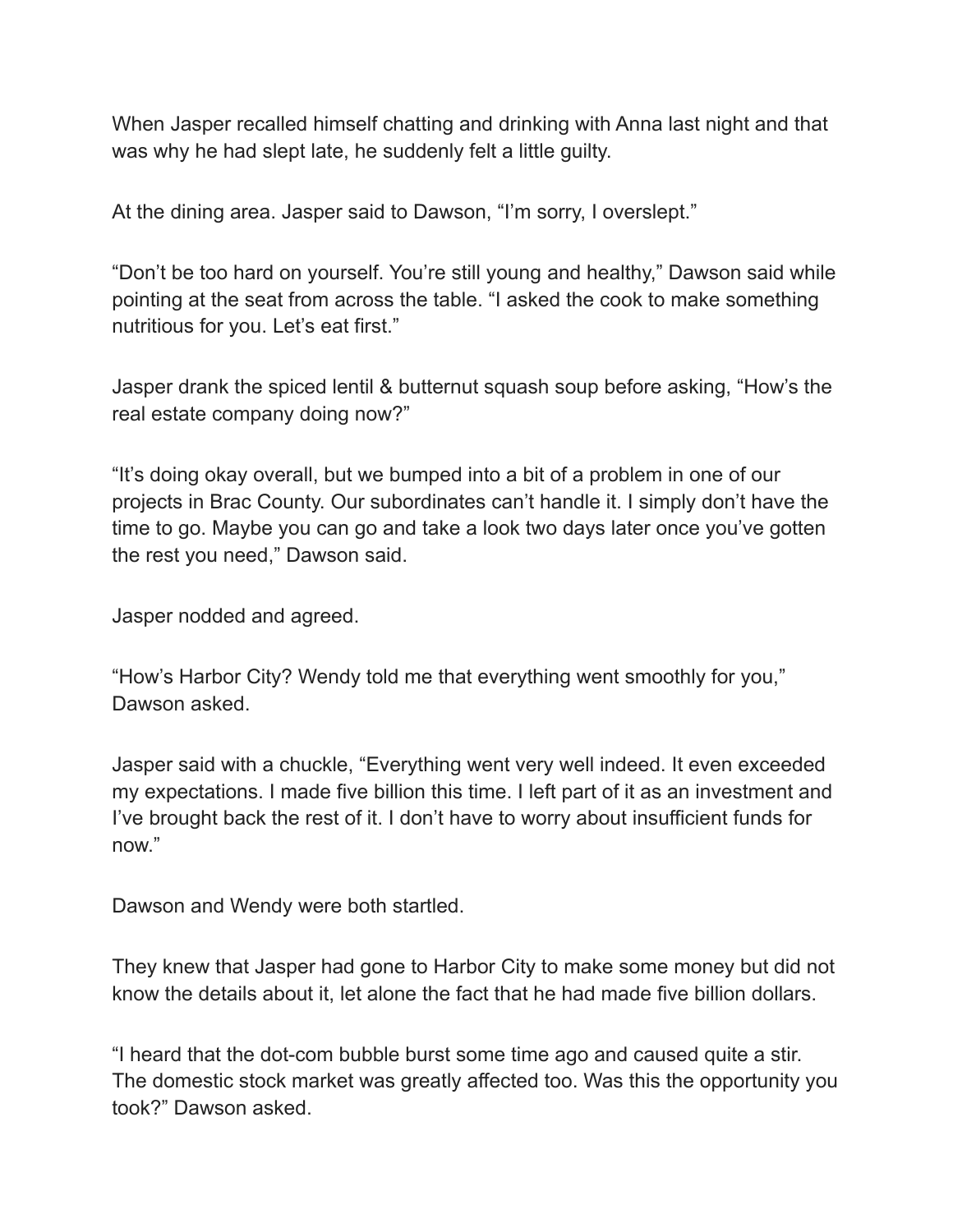At this time, the dot-com bubble had yet to have a great impact on the domestic stock market and thus avoided an economic loss that might happen due to the burst. There was a slight impact, but not so much compared to other places.

Moreover, the domestic news was still relatively restricted and not as developed as in the future, so they did not know much about the things happening out there in the world.

Jasper said, "Yes, I predicted that the dom-com bubble would burst soon, so I went to Harbor City ahead of schedule. Fortunately, I seized the opportunity this time. Otherwise, the rapid development of JW Capital in the future would require a lot of funds. I guess you can say that I've earned all my capital back."

"I'm old now compared to young people like you." Dawson laughed. "The money I made this entire lifetime can't even compare to the money you earned from just one investment."

Jasper shook his head and said, "Venture investment is all about tricks. There are both benefits and risks, and no one can say for sure if they'll fail. However, one failure is enough to bury the benefits of ten successes. It's important for the industry to have a solid foundation."

If someone else said these words, they would seem really pompous and arrogant.

However, Jasper proved with facts as not one of his investments had failed, hence the things he said just made him seem genuinely dope.

Dawson was pleased to see Jasper keeping a humble and cautious attitude. He was not haughty and arrogant just because he had achieved a win or two.

"I've contacted someone with regards to the entertainment company you mentioned earlier, but there's no rush in this. The seller is still considering it. You can go when you have the time."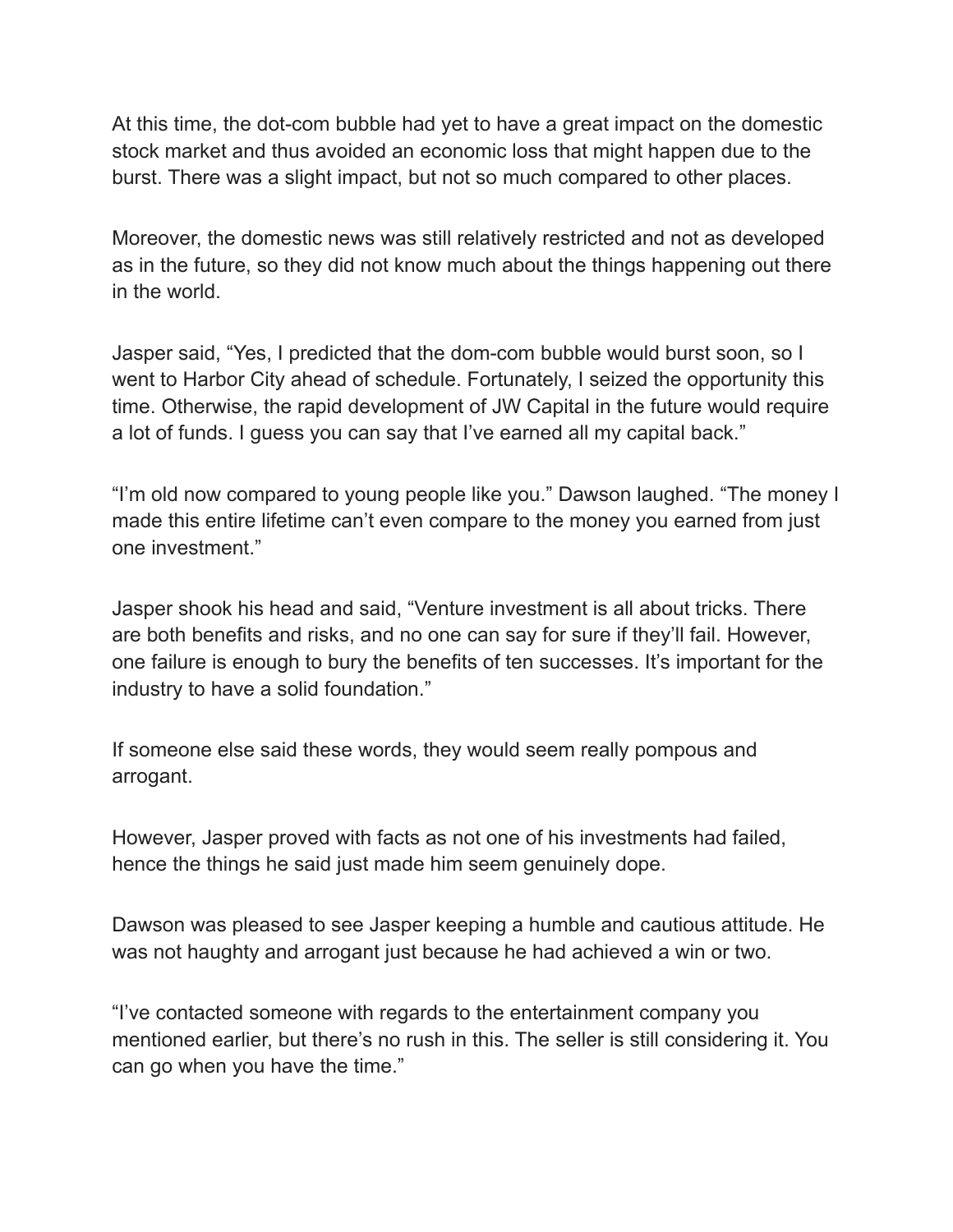"Which company? What's its name?" Jasper asked curiously.

"I think it's called… Easy Media. It's a company run by two brothers with the last name King," Dawson mulled it over and said.

Easy Media!

Jasper suddenly grew interested.

The company would later turn into one of the leading companies in the domestic film, television, and entertainment industry in the future.

As for the King brothers, they would also become the uncrowned kings of the domestic entertainment industry.

He was surprised to learn that they had plans to sell the company at this time.

"Uncle Dawson, can you confirm with the other party as soon as possible? I acquired an entertainment company in Harbor City and I think the ones in Mainland need to keep up as soon as possible. I plan to open up both territories and create a major entertainment group across the straits."

Upon hearing what Jasper said, Dawson said seriously, "Okay, I'll arrange a time for you as soon as possible."

After dinner, Wendy sat on the couch and propped her chin as she stared at Jasper who was carefully reviewing JW Capital's documents that had piled up during the time he was away.

Jack had taken care of many things for him, but there were still many major decisions that he needed to make.

"You said you were going to rest for two days first, didn't you?!" Wendy was a little displeased.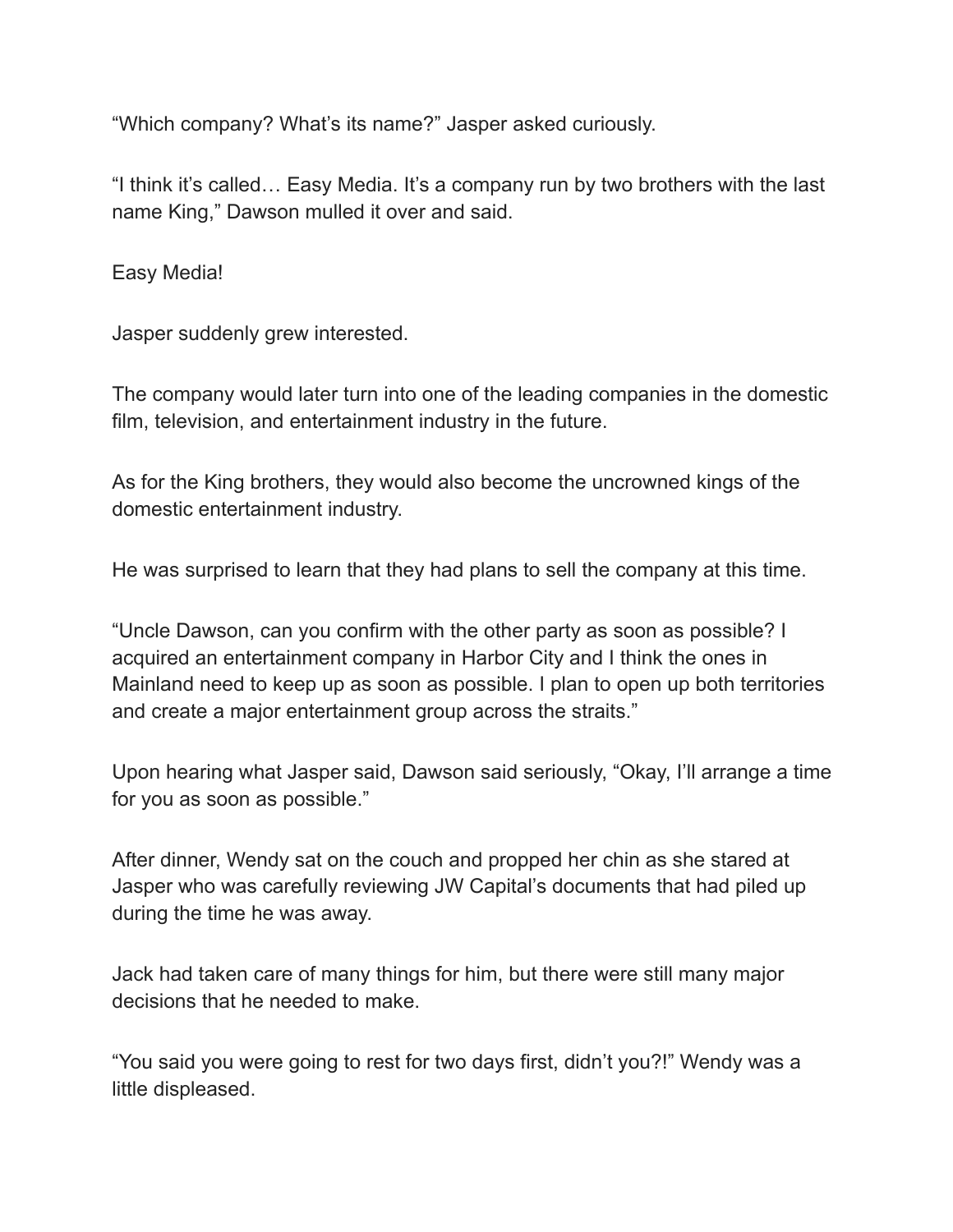"Now you're reading documents and two days later you're going to the entertainment company for a discussion. There's simply no time for you to rest."

Jasper shifted his attention away from the documents and smiled at Wendy. "I've made plans. We'll drive to the beach tomorrow to have a relaxing time together."

"Really?" Wendy suddenly grew excited.

"Yes, we'll go to Brac County. One of the projects in the real estate company has hit a wall. It's not far from there, about a two-hour car journey. We can go there and drop by while we're at it. Besides, it's just next to the beach. There's a beach, barbeque, and even a beer festival there," Jasper said with a smile.

Wendy said happily, "I'll go and pack my luggage then."

"We'll just be there for a day or two. Two changes of clothes will do," Jasper said.

"What do you know, big man? Every time a woman goes out, that's like going to war. We mustn't let our guards down!" Wendy had already walked out the door when her words fell into his ears.

Jasper gave a chuckle, picked up his mobile phone, and booked a five-star hotel in Brac County.

"I want to book a suite, the most expensive one.

"Yes, one… The kind with only one bedroom."

…

The next day, Jasper and Wendy returned to the city together.

After greeting his parents and getting nagged as usual, Jasper and Wendy drove to Brac County.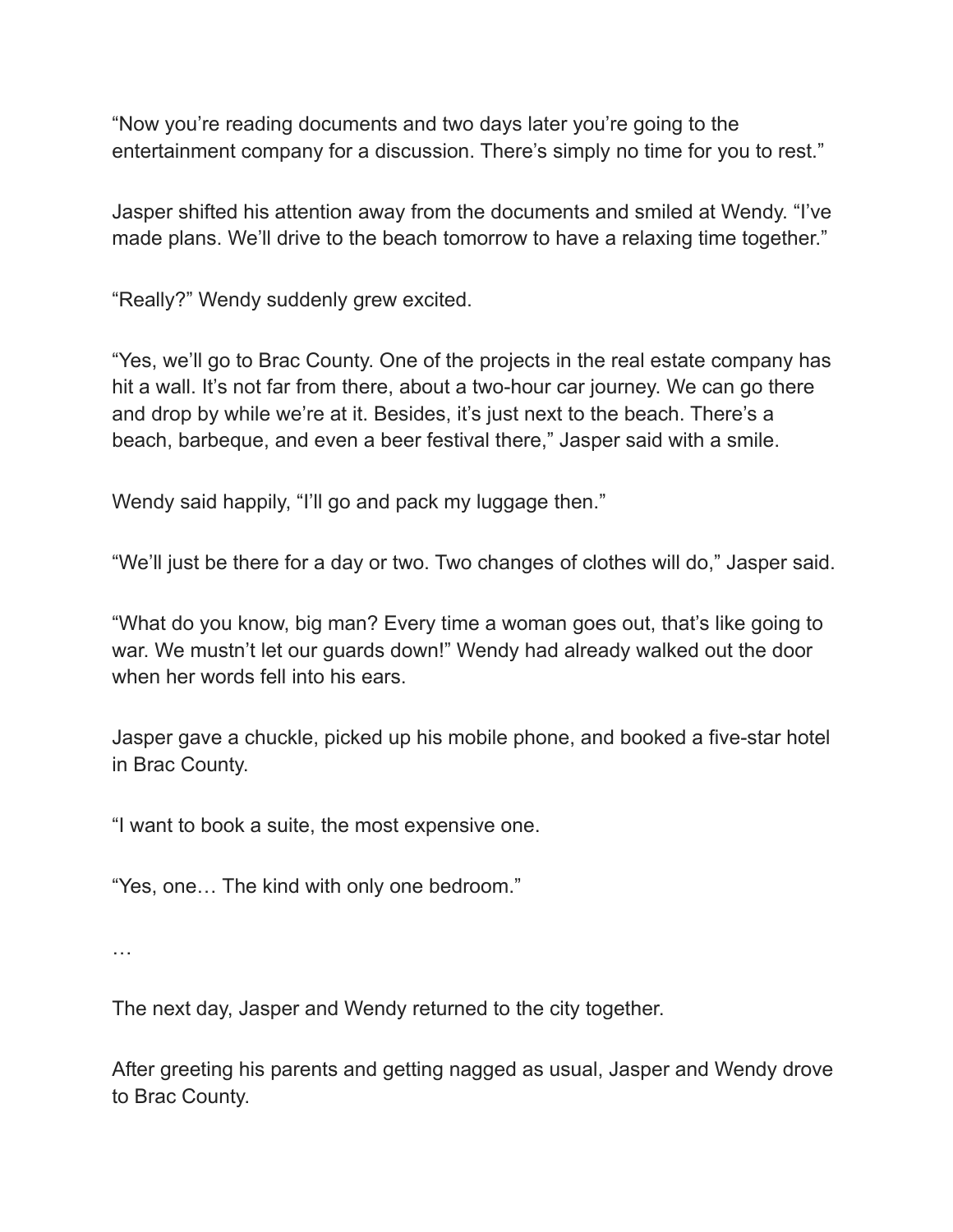More than two hours later at Brac County's Marriott Hotel, Jasper tossed the car keys to the valet and accompanied Wendy into the hotel to check-in.

As soon as they got to the entrance, Jasper and Wendy heard a young man passing by while talking on the phone. His voice was harsh and grating to the ears.

"Stop talking nonsense, damn it. JW Real Estate? Never heard of it. I, Mark Zion, am the king in Brac County. If they want that piece of land, ask them to come and speak to me. If I'm in a good mood, then I'll talk to them. If not, I'll kick them out of Brac County overnight!"

### Life at the Top Chapter 233

Mark captured both Jasper and Wendy's attention when he mentioned JW Real Estate.

Wendy frowned, a little displeased with the insulting tone in Mark's words.

Mark had come to the front desk while still talking on the phone.

Jasper was currently doing the check-in procedure at the moment. He had handed in his ID and deposit. He was waiting for his room card now.

Mark squeezed in like Jasper was not there, tossed the signature sheet that Jasper had placed on the counter aside, and said to the attendant, "I want a suite."

The attendant who was currently handling the check-in arrangements for Jasper was taken aback. She could tell that Mark was not someone she could offend, hence she sounded very sorry when she said to him, "I'm sorry, sir, the last suite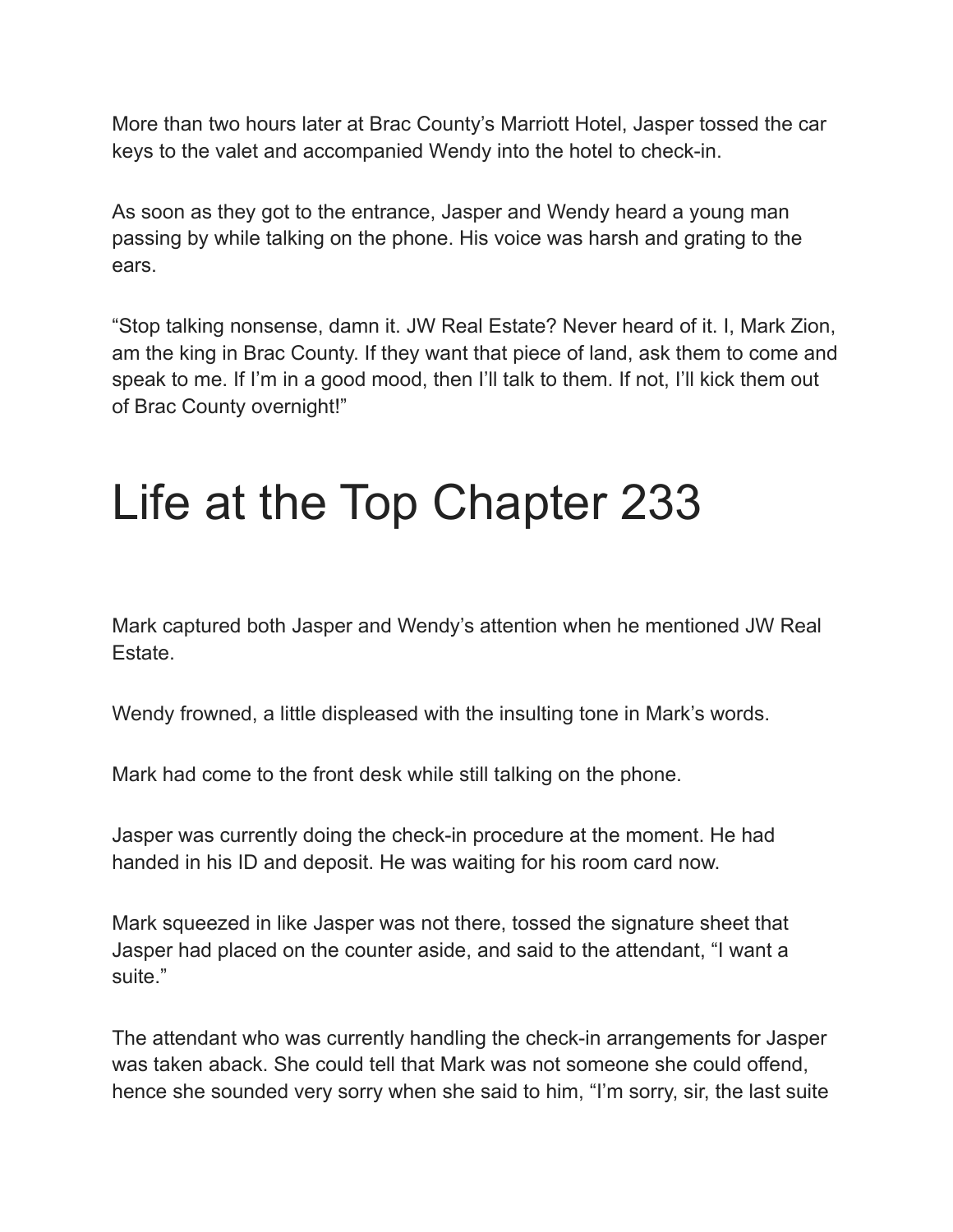has been booked by this gentleman right here. We only have standard rooms left."

"Do you know who I am? Standard room? F\*ck standard room. Do you have a death wish by asking me to stay in a standard room?" Mark slammed the counter and roared.

The attendant was caught off guard, and her face turned pale. She was too afraid to utter a word.

At this time, Jasper's voice fell into their ears.

"Please give me my room card as soon as possible."

Jasper sounded very gentle, helping the attendant out of the embarrassing situation tactfully. The young lady glanced gratefully at Jasper and hurried to finish the procedures.

After saying these words, Jasper glanced at Mark indifferently and said mildly, "Line up."

Mark frowned slightly as he looked at Jasper up and down. He sneered, "Are you not from around here? You don't know me?

"You really don't know who I am? I don't need to line up anywhere in Brac County."

Having said that, Mark caught sight of Wendy standing next to Jasper. His eyes widened and lit up.

He had never seen such a stunner in Brac County before!

He did not care who Jasper was. With his power and status in Brac County, everyone who saw him would show him respect.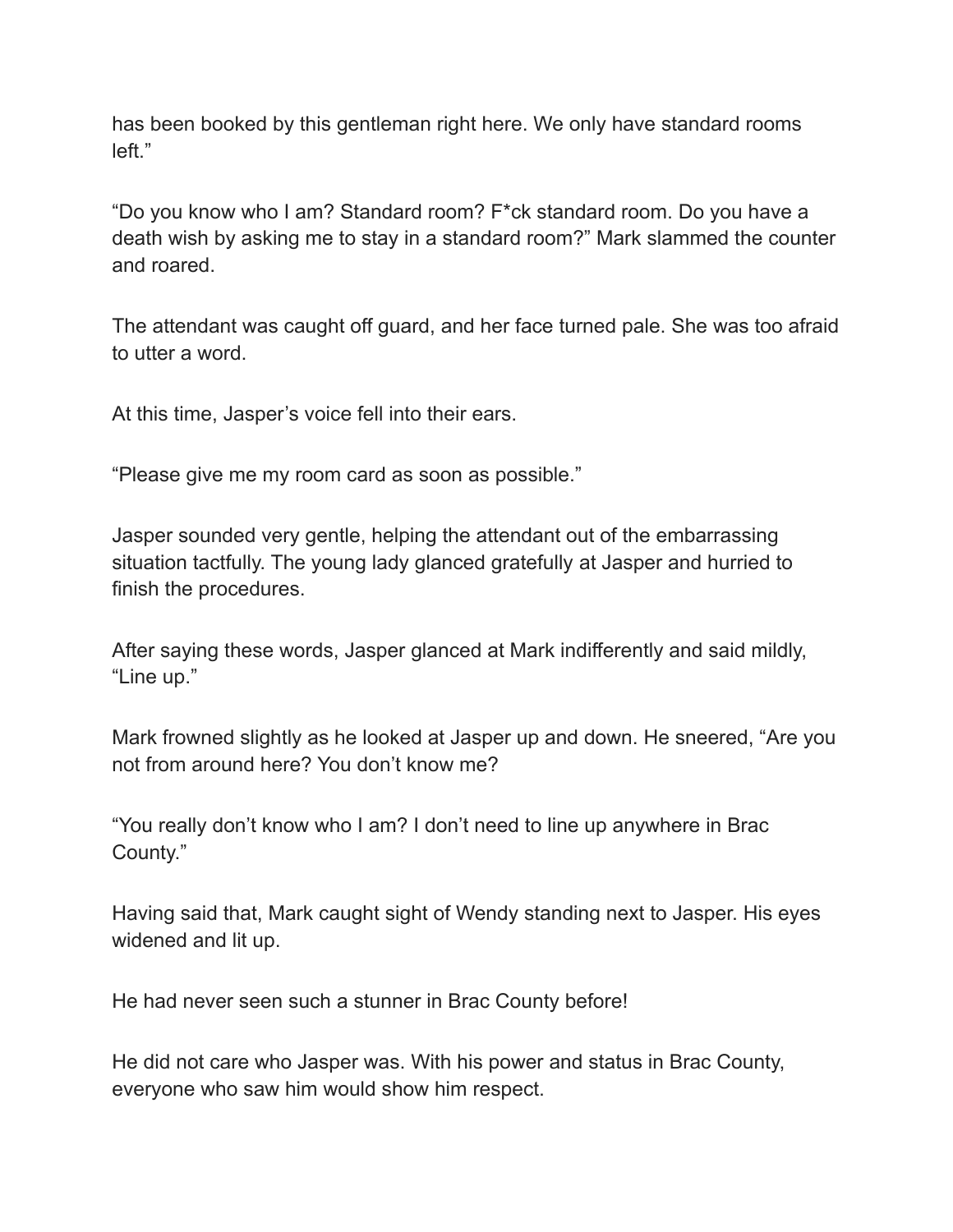Therefore, Mark started flirting with Wendy straight away.

"Hey gorgeous, are you here in Brac County for a holiday? I'm Mark from the Zion family!" Mark stated his name. He believed that the other party would be interested after knowing who he was.

No one in Brac County could resist his status and charm.

"You can mention my name wherever you go and I guarantee that you'll be treated like a VIP. So, want to play?"

Mark smiled and stretched out his hand to Wendy.

Smack!

A crisp and clear sound rang through the lobby. Mark's hand was smacked aside by Jasper.

Mark was taken aback for a moment. He narrowed his eyes, his gaze gleaming fiercely as he stared at Jasper. Hissing, he yelled, "F\*ck, how dare you hit me?"

Jasper did not care about his reaction and said mildly, "You and your filthy mouth. I'll chop your fingers off if you try groping around again. Get behind the line!"

Jasper had the experience of hitting a trust fund baby and even trampled on magnates to the ground before.

He had caused quite a stir in Harbor City and hung out with the top four aristocratic families such as the Laws.

Now that he was back in Mainland, how could he allow an insignificant Brac County trust fund baby to act domineeringly in front of his face?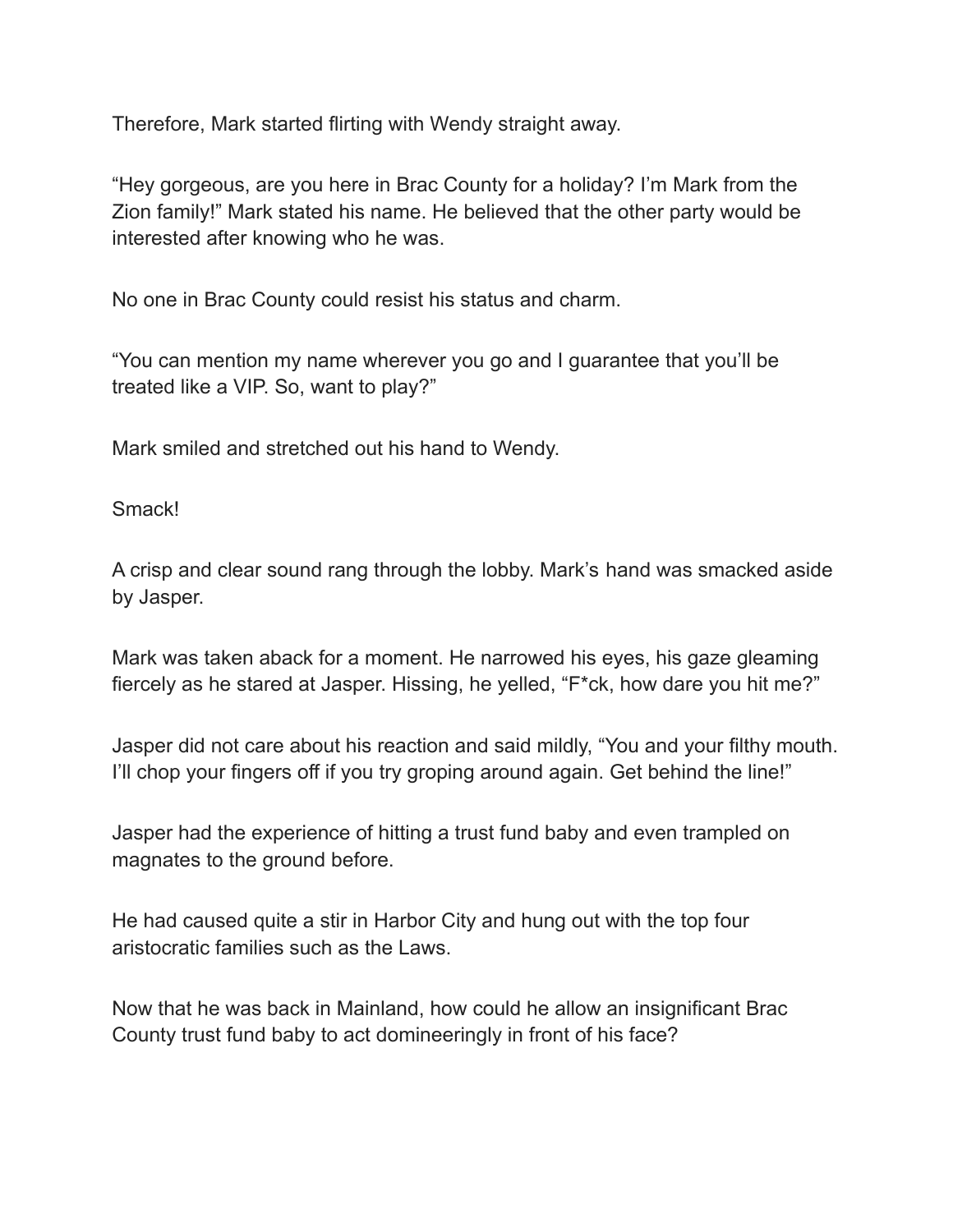Mark was furious. He had always been the person to throw his weight around Brac County and had never encountered a person like Jasper before.

Mark gritted his teeth. He wanted to hit Jasper, but he looked robust and full of energy.

Although Mark was young, his body had been damaged a long time ago from all the wine and women. Normally, a young master like him would pay a thug to do the job, so why bother doing it himself?

Therefore, after comparing their size and strength, Mark decided to put up with it first.

"Fine, you're really something, huh? We'll see about that!"

After saying those words, Mark stormed off with an extremely sullen expression.

#### Life at the Top Chapter 234

As long as Jasper was still staying in Marriott Hotel and was in Brac County, he was not worried that he would not have the chance to seek revenge.

Jasper did not even see Mark leave and grabbed his room card from the attendant's hand. When he walked to the elevator, Jasper said to Wendy, "Get Brac County's real estate company's person in charge here."

Wendy replied and started making a call.

They had just taken a two-hour car ride to Brac County, and after encountering this incident, Wendy was no longer in the mood to go out and enjoy herself.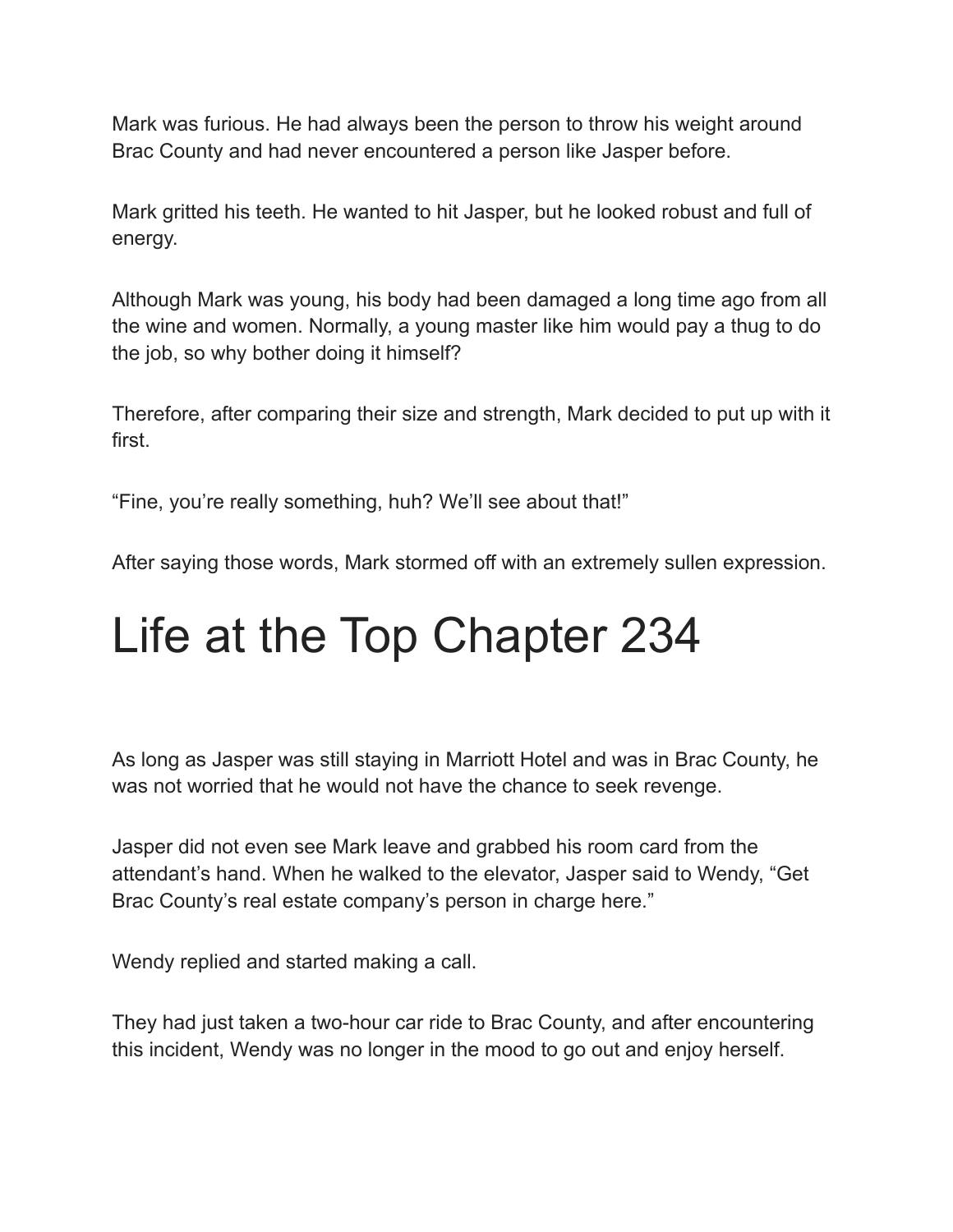After taking a shower in the hotel, Wendy and Jasper waited for the person in charge to come over.

The person in charge took his big boss' orders very seriously and merely took a little over half an hour to get to Jasper.

"Ms. Schuler, Mr. Laine."

The person in charge, Mr. Lambert, was a shrewd and capable middle-aged man in his early 40s. He was previously the backbone for Schuler Group, a competent worker. As such, he was transferred by Dawson to the real estate company to help with opening up new markets.

In Brac County, however, not just his but all of JW Real Estate's projects had now sunken in a quagmire.

"Tell me all about JW Real Estate's situation in Brac County." Jasper grabbed a bottle of red wine and poured two glasses, motioning Mr. Lambert to take a seat before speaking.

Mr. Lambert responded to him. Despite Jasper's young age, Mr. Lambert, who had just left Schuler Group, knew that the Mr. Laine who was sitting across from him was not only JW Real Estate's second-largest shareholder but also Dawson's future son-in-law.

The real estate company aside, even the entire Schuler Group would belong to him in the future.

In addition to that, Jasper was mostly acquainted with the upper-class social circle. His aura was growing stronger and stronger every day. It was nothing like what he used to be anymore.

With those two things in mind, Mr. Lambert dared not let his guard down anymore.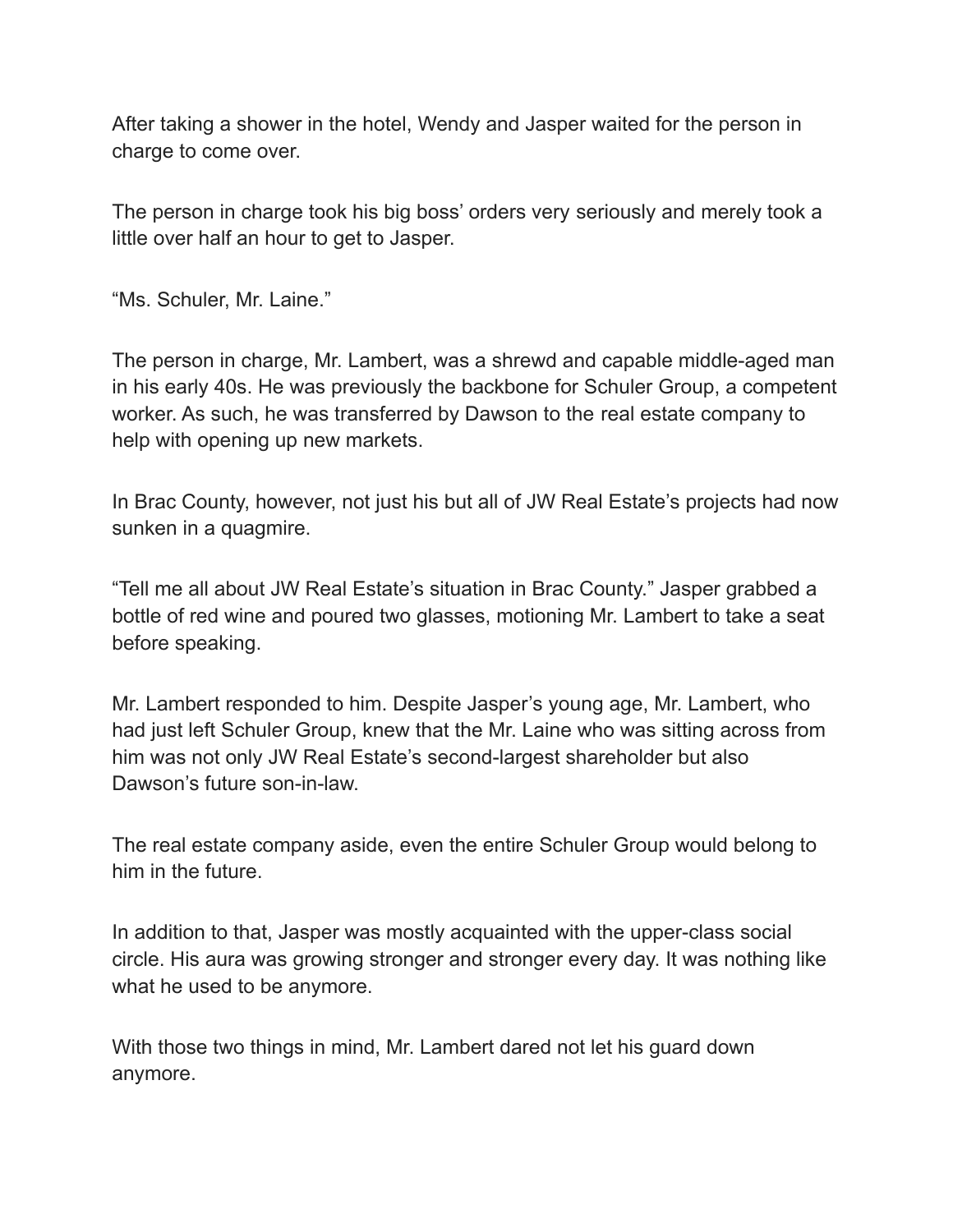"Currently, JW Real Estate is mainly doing a real estate project in Brac County called Landscape City.

"This land has been auctioned off to JW Real Estate before this. It's located by the sea. The plan is to build a high-end residential building in Brac County, focusing on the concept of sea view properties.

"There's a problem though. When the land was first auctioned off, JW Real Estate's main competitor, Majestic Real Estate which is also the core industry of Brac County's Zion family, started using all sorts of means to hinder our development when they failed to auction for the land.

"They even arranged for a bunch of households to refuse to move from the property, and that hindered our demolition work greatly. Then there are also local thugs coming over to give us trouble every now and then. We simply can't start the project."

As Mr. Lambert spoke, he wore a wry expression. "Otherwise, we wouldn't have sought help from the headquarters in the province either. The Zions are too powerful here. They said that JW Real Estate will either have to take out 50% of the profits to give them a bonus or do nothing at all."

"They want half of the profits? Is Brac County's last name Zion? They're simply asking for too much!" Wendy raged.

"What's Mark's position in the Zion family?"

Jasper asked suddenly.

He recalled the man he met in the lobby today who happened to be called Mark. Moreover, he had also mentioned that he was a Zion!

He seemed really confident. It looked like the Zions were really influential in Brac County.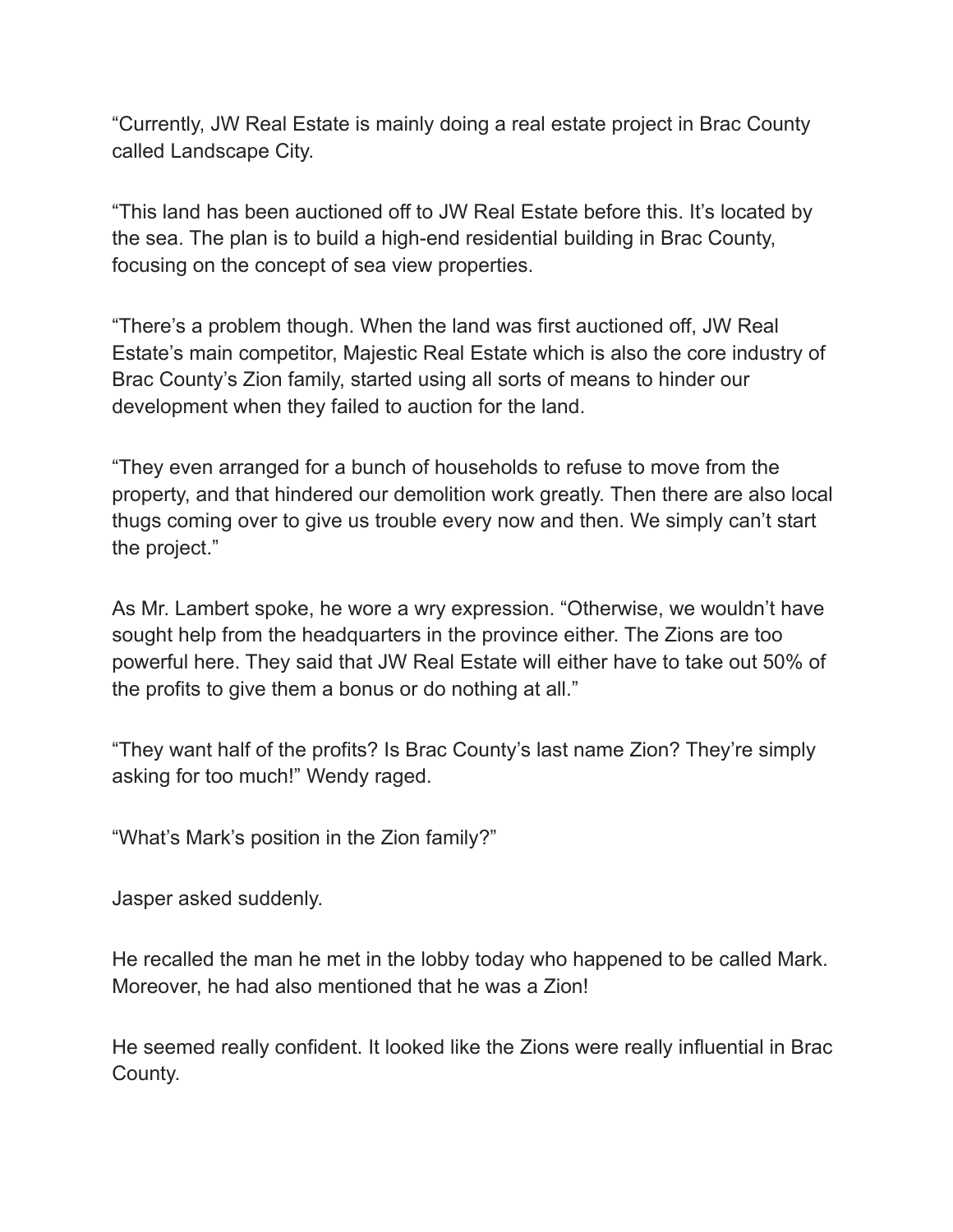Mr. Lambert replied, "He's Harvey Zion's only son, the head of the Zion family. He's arrogant and domineering and doesn't care about the law. No one in Brac County is bold enough to offend him."

Jasper nodded, then discussed the progress and work arrangements of the entire project with Mr. Lambert before sending him away.

"Jasp, never condone forces like the Zions!" Wendy said to Jasper.

Jasper smiled and said, "Temple is small but evil winds heavy, the pond is shallow yet wicked cuckolds too many. The smaller a place, the easier it is to encounter rebellious people. It's okay, I'm great at dealing with all sorts of people who refuse to cooperate."

It was nearly evening after their discussion, hence Jasper took Wendy downstairs to have dinner at a restaurant.

"We'll fill our tummies first then go to the beach to have a walk after dinner," Jasper said to Wendy, taking a seat at the table.

"And beach barbeque too!" Wendy said with a sweet smile.

"We can't forget that, can we?" Jasper said with a smile.

The two were still talking when Mark returned. He was standing at the entrance of the restaurant. This time, he brought two tall and hunky bodyguards with him.

As soon as he entered the restaurant, Mark saw the duo engaging in a delightful conversation. He let out a vicious and smug smile.

Mark swaggered over to Jasper and Wendy's table, displaying an insincere smile. "Hey, kid. Having dinner?"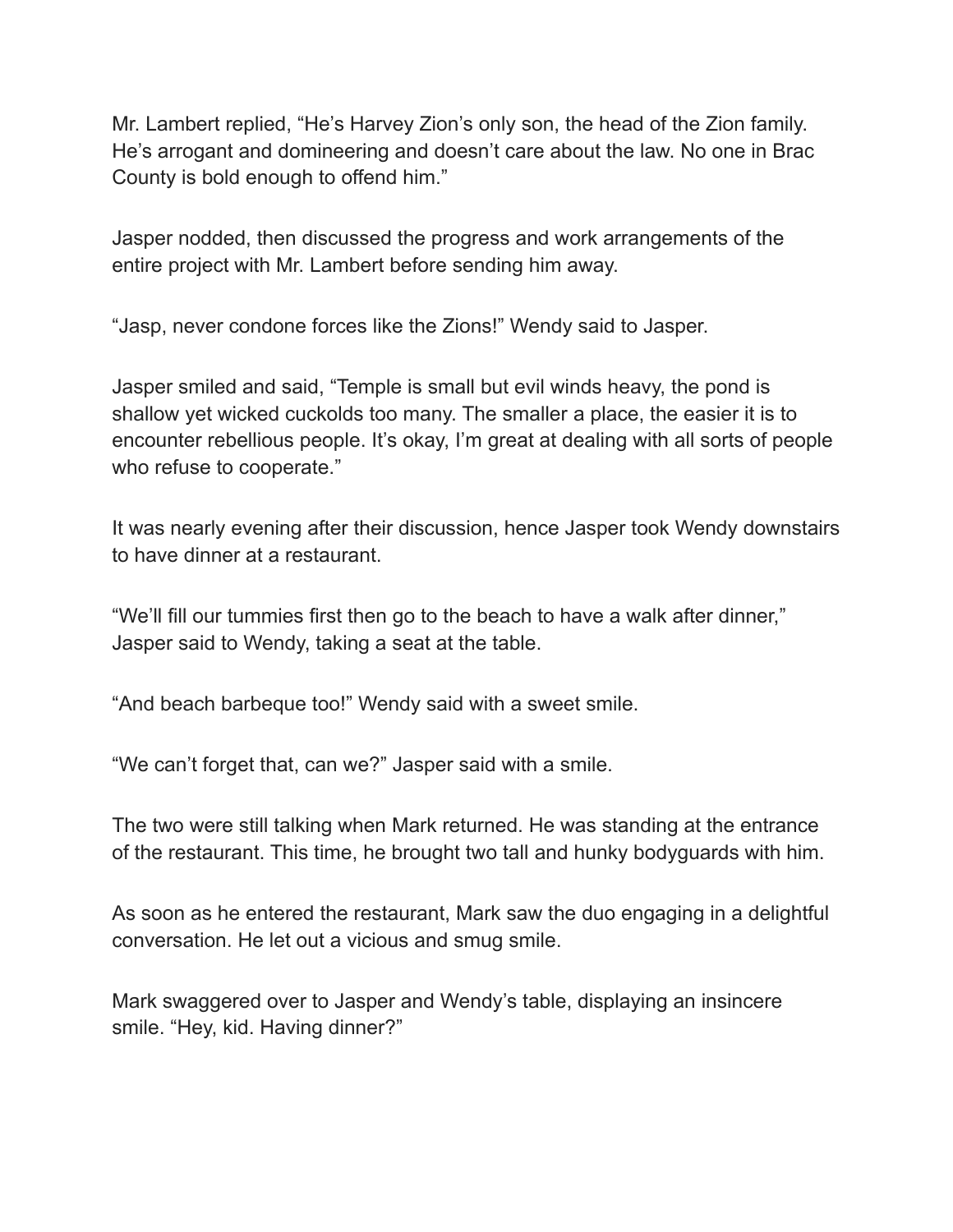# Life at the Top Chapter 235

Wendy wore an unpleasant expression. This feeling was like when one was in a good mood and when it was about time to enjoy a meal, a fly kept lingering around them, making all sorts of disturbing noises from beside.

Jasper glanced at Mark and said calmly, "I'm not used to having my meals with someone pacing back and forth at a corner."

A smile remained on Mark's face, but the evil chills within his gaze were getting more intense.

Placing one of his hands on Jasper's chair, Mark then leaned forward and whispered into Jasper's ear, "I love seeing this arrogant side of you, because the more arrogant you are right now, the more miserable you'll be later on.

"I don't care what kind of person you are. In Brac County, regardless of your capability, it's best you behave appropriately. Or else, your family won't have a place to mourn your death once I'm done with you!"

As Mark was talking, he let out a burst of devilish laughter and immediately pulled a chair from the table beside. He then called the waiter over to order.

The man beside him also followed to take a seat. He went around Jasper with ill intention and said, "Young Master Zion, aren't you going to make fun of him straight away?"

Another man joined in and giggled, saying, "That's right, Young Master Zion. Just let us siblings torture him to death. That lady is f\*cking gorgeous. Young Master Zion, you should personally go comfort that beauty. Isn't this the perfect solution?"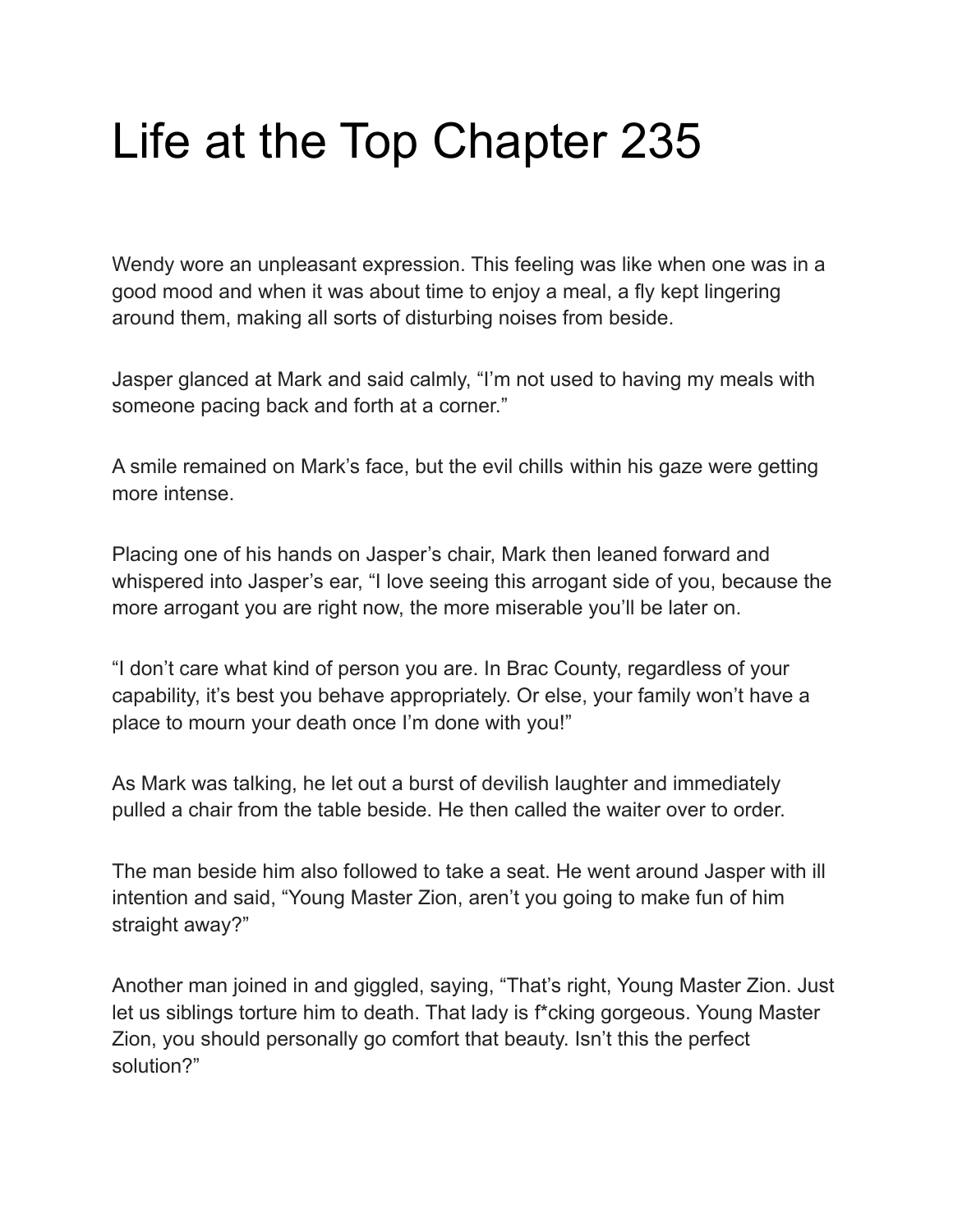Mark sneered, "What do you guys know about? It's only meaningful if you slowly torture a person like that."

"One glance and it's obvious he's not from here. I'm guessing this guy has some cash on him and brought this beauty over here for a meal to put on an act. If I want to make this beauty admire me, I have to first let her know that in Brac County, there's no one richer than me nor more powerful than me.

"Just look at the day and age! We don't kill and murder people anymore. That's the lowliest method." Mark deliberately raised his voice so that Jasper and Wendy could hear him crystal clear.

"He wants to use fortune and authority to make you admire him," said Jasper to Wendy with a smile.

Wendy glared at Jasper, and for the first time, she gave him a warning glance. "Stop making me feel disgusted."

At that moment, Mark had already summoned the waiter.

"High-quality foie gras, abalone vegetable dish, then according to the headcount, I want codfish from the deep ocean, tuna, and salmon. Also a set of platter Albino Sturgeon Caviar."

Even though they were having their meal in a five-star restaurant, ordering dishes that were worth hundreds of thousands was enough to shock the manager of the restaurant.

The manager rushed over and said to Mark in a polite, cautious tone, "Sir, aside from others, in regards to the Albino Sturgeon Caviar, our restaurant does not have many in stock. One gram will cost approximately 20,000, and there are three of you here, which sums it up to 60,000."

"Do you think I can't afford it?" Mark's expression was dark.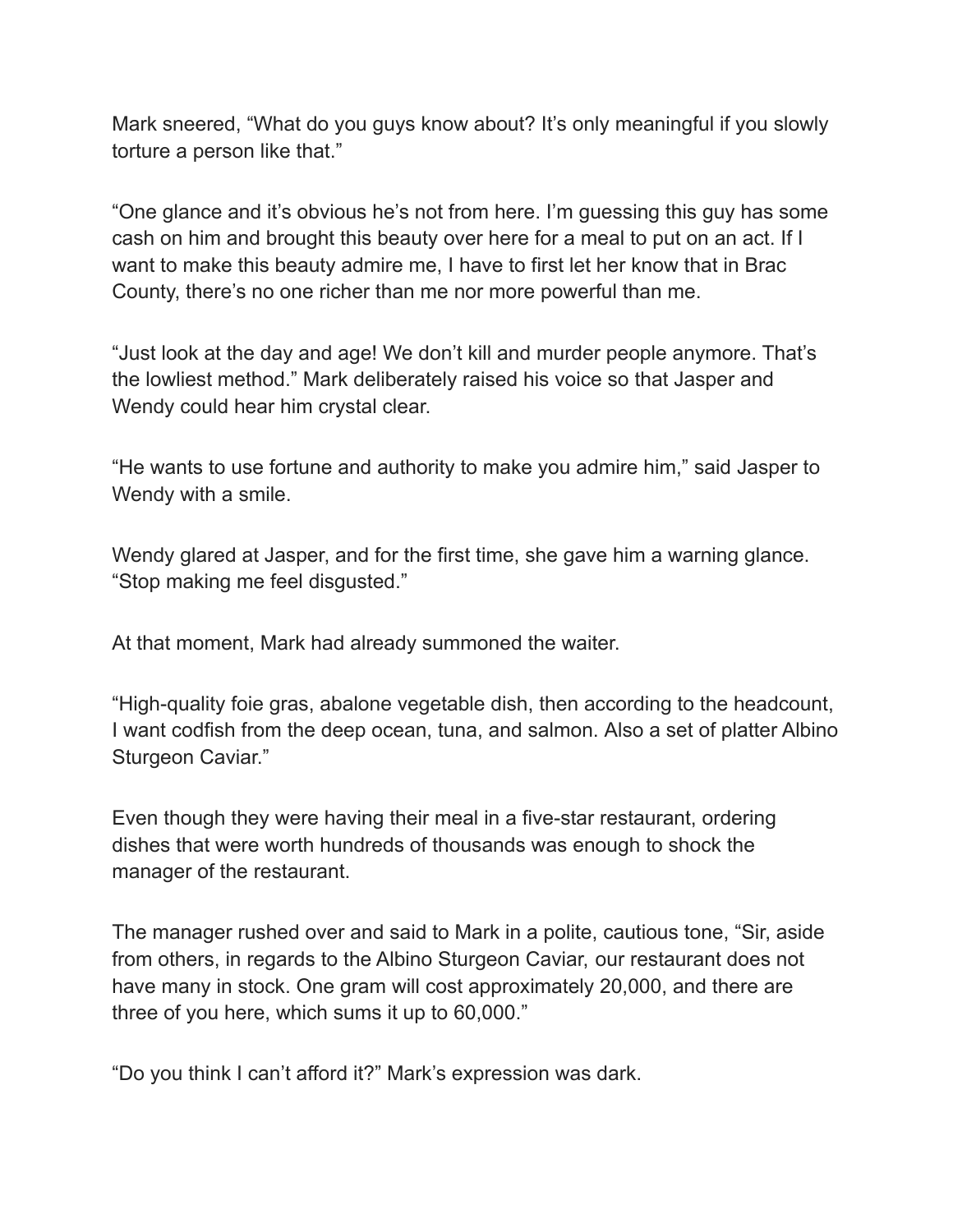The manager quickly answered, "No, that's not what I meant. I'm just trying to confirm with you, sir."

"Then cut the nonsense and just serve what I ordered."

Mark waved his hand with a calm face. Then, he glanced at Jasper disdainfully and said faintly, "That's all. It's just hundreds of thousands, a simple meal."

Knowing Mark was trying to use his money to suppress other people, the two underlings he had brought with him naturally showed their support. With a mystifying manner, they worked together and said, "Young Master Zion is generous! However, for someone else, perhaps they won't be able to earn these hundreds of thousands, right?"

"Don't say so. It wasn't easy for a certain someone to save more than half a year's worth of salary to bring a beauty over to a five-star hotel to enjoy a meal. If you guys are here triggering him, won't he lose his composure when he returns home?"

"Hahaha!"

Ear-piercing sounds kept traveling over, but Jasper's expression remained calm.

"Manager, I'm going to order some dishes."

The manager walked over to him. As someone with a discerning eye, one glance was all it took for him to know that the guests from those two tables were trying to compete with each other. This made the manager hope for more good things to happen.

"Give me a portion of whatever they ordered. For that Albino Sturgeon Caviar, give me two boxes of it."

The manager was dumbfounded when he heard Jasper's words.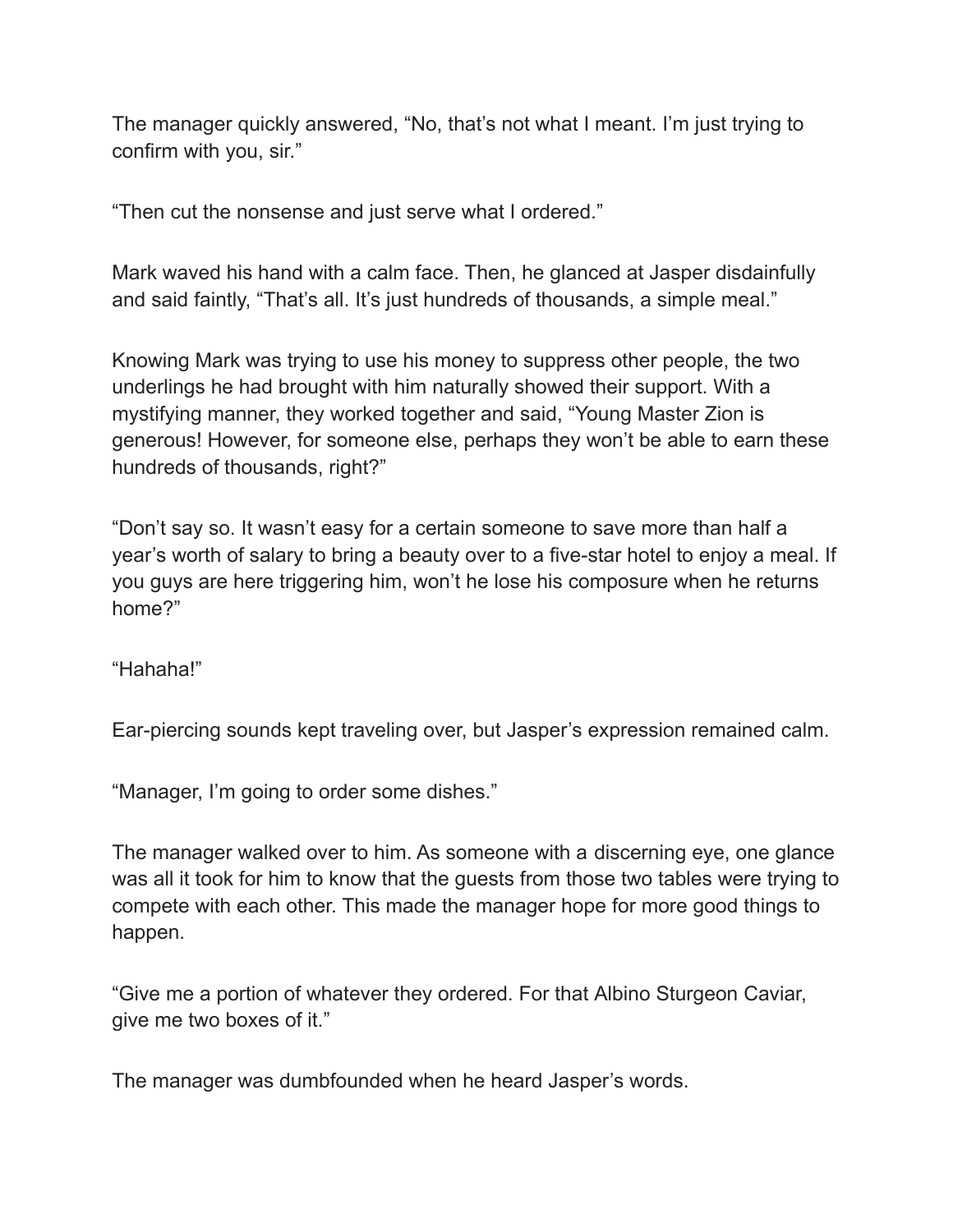"Two… Two boxes?!"

"Sir, you heard the price just now. One box has six grams, and two boxes will be 12 grams. It'll cost 214,000…"

Subconsciously, the manager emphasized the price of Albino Sturgeon Caviar.

"For foods like this, what's the meaning of being so calculative when eating? It's only by having a big spoonful per mouthful can I make out the taste," said Jasper calmly.

When the manager heard this, he dared not even let out a sound. He dared not offend someone who could afford a meal costing more than 200,000. He spun around and placed the order.

Mark's expression changed for the worst.

He bought Albino Sturgeon Caviar according to grams while Jasper immediately ordered two boxes of it.

This made him feel that he was being overwhelmed by Jasper.

The truth was indeed that way.

Mark was rich, but there was a limit to it. After all, his money was sourced from the Zion family, which was the source of his monthly pocket money.

He had not reached a level where he was able to enjoy a meal worth 200,000 to 300,000.

If his family found out about it, he would be in trouble.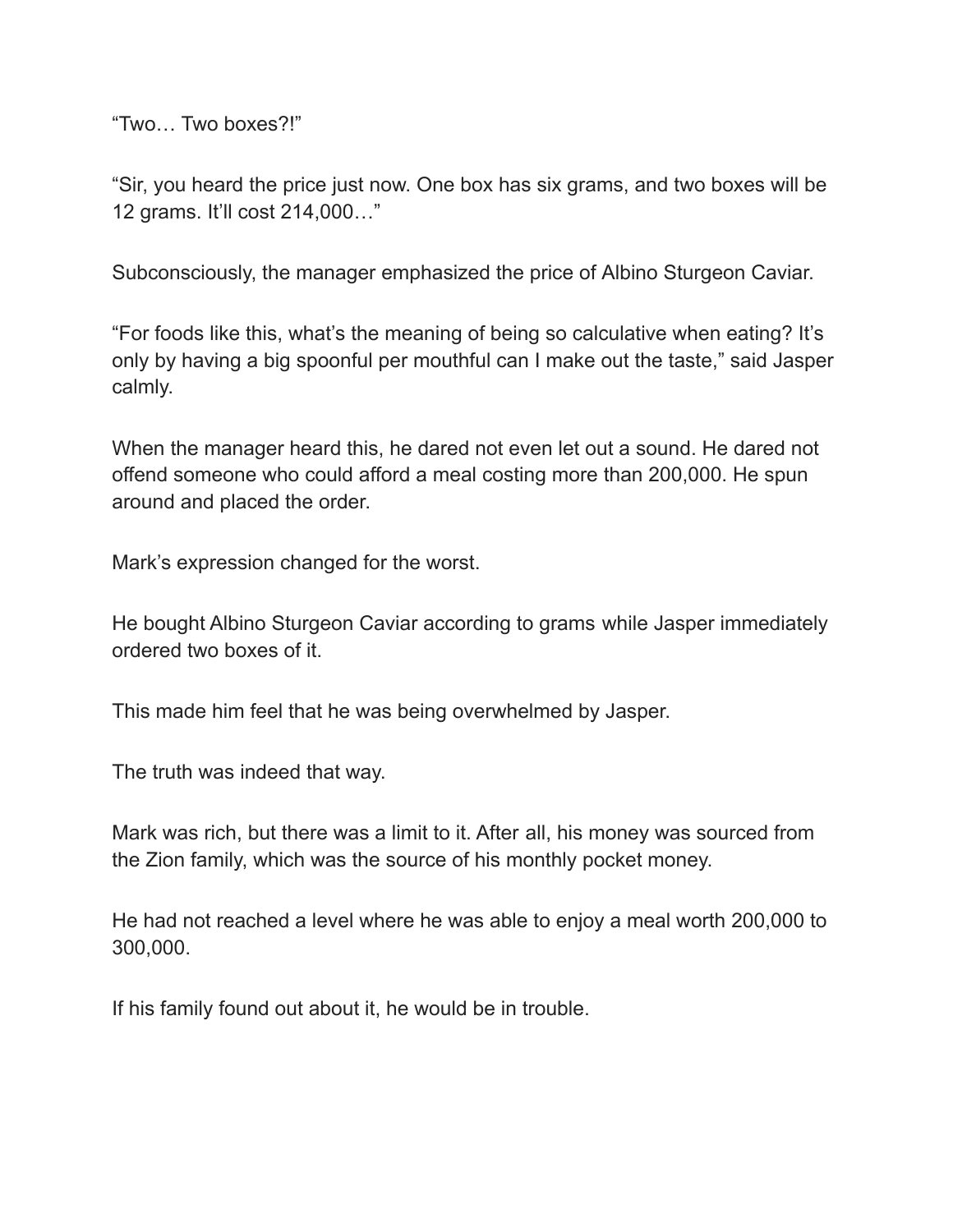The corners of Mark's mouth were twitching as he wore a dark expression. He stared at Jasper and said, "Cut the overacting. Later you won't be able to pay for the bill."

At that moment, the dishes for both tables were being served. Jasper immediately opened up a box of Albino Sturgeon Caviar and poured all of it on his foie gras. He took a bite and frowned gently.

It was not as delicious as he thought it would be.

Jasper took the remaining box of Albino Sturgeon Caviar and waved to a waiter who was doubting his life. He said a word or two to him.

The waiter's expression changed drastically.

Wendy was laughing sneakily.

That scene made Mark curious because he did not know what Jasper had told the waiter. His sixth sense was telling him that it would not be a good thing.

Following then, the waiter looked at Jasper with a troubled look, then looked at Mark.

Finally, he gulped a mouthful of saliva and walked over while holding onto the box of Albino Sturgeon Caviar.

"What are you trying to do?!"

Mark saw the waiter who was walking toward him and asked, suppressing the unpleasantness and anger within him.

The waiter let out a dry smile and said awkwardly, "That man said he can't bear to see you three eating on such a tight budget, so he's giving you guys one box. Just help yourself to it… This is what he said."